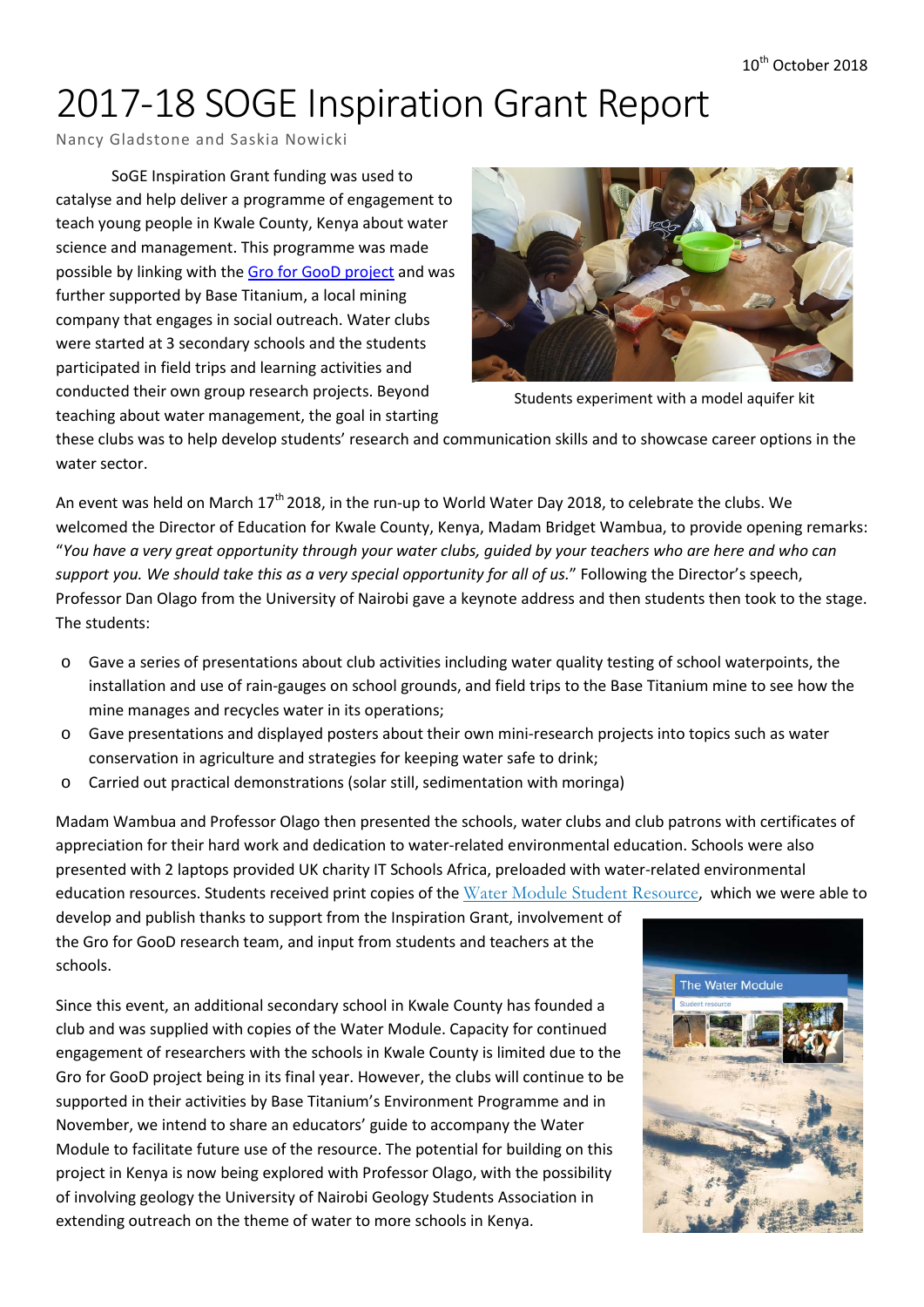#### Martin Coombes and Katrin Wilhelm

The '*Head-hunting: the Sheldonian Emperors*' project received £3k from the Inspiration Fund in 2017. Since the award our team has made significant progress towards fulfilling our stated aims, and we have used this support to further extend the scope and impact of the original project, including securing on-going funding. The main activities we have used the award for are as follows:

- (1) employing a dedicated archivist in the Bodleian Libraries. This has been essential (and hugely fruitful) in amassing a significant amount of information, records, photographs, and other documents relating to the heads from within the Library collections, as well as from other external sources such as the British Library, National Archives and Historic England Archives. This material is currently being used to mount a major new public exhibition at the Weston Library (see below);
- (2) acquiring, transporting and rehoming heads from the University's old stone storage repository in Nuneham Courtenay. These heads are now looked after at OxRBLs field site at Wytham Woods, and are the subject of physical research into stone deterioration process and potential preservation by the project team as well as SoGE undergraduate students;
- (3) hosting an official 'launch event' at Wadham College on  $22^{nd}$  June 2018. This event successfully brought together over 40 guests with a range of links in the Sheldonian Heads, to share knowledge and findings (two more Heads were found following this event), and establish new links;
- (4) taking core samples from selected heads for on-going analysis using neutron imaging in collaboration with Diamond Light Source at the national synchrotron in Didcot. We are using this to determine more about the past stone conservation treatments. Furthermore, a MicroCT scan was conducted by Ghent University. The produced 3D model of the core pore structure will be part of the exhibition at the Weston library next year;
- (5) collaboration with Angel Sharp Media Ltd. Filming was undertaken during the relocation of heads to Wytham and the launch event. A video about the project and exhibition are currently in production.

Through our activities, we have now successfully located 24 in total and recorded 14 of the original 1<sup>st</sup> generation of heads, 9 of the  $2^{nd}$  generation and 1 unknown.

#### **Impact and follow-on work:**

As well as the activities outlined above that were directly supported by the Inspiration Fund, the award has enabled us to progress other avenues for research and outreach. In particular, we continue to work in close collaboration with the Bodleian Libraries to mount a new public exhibition within the Weston Library for summer 2019. This will be accompanied by a major publication, written by the project team and published in collaboration with Bodleian Library Publishing, committing to an initial print run of 5000 copies. These will be available for purchase by the general public within the Bodleian's on-site bookshop. We have also successfully secured £16,000 of additional funding from the Diversity Fund for a follow-on project exploring the identities of 'Future Heads'. This project will explore suitable imagery to represent more diverse views of successful people which better reflect the aspirations of today's University staff and an its students. We are also currently developing grant applications in heritage science and stone conservation from a range of UK and international bodies that will incorporate further research using the heads.

The project has received widespread media interest, including several local radio interviews, local and national newspaper features, and articles in college publications.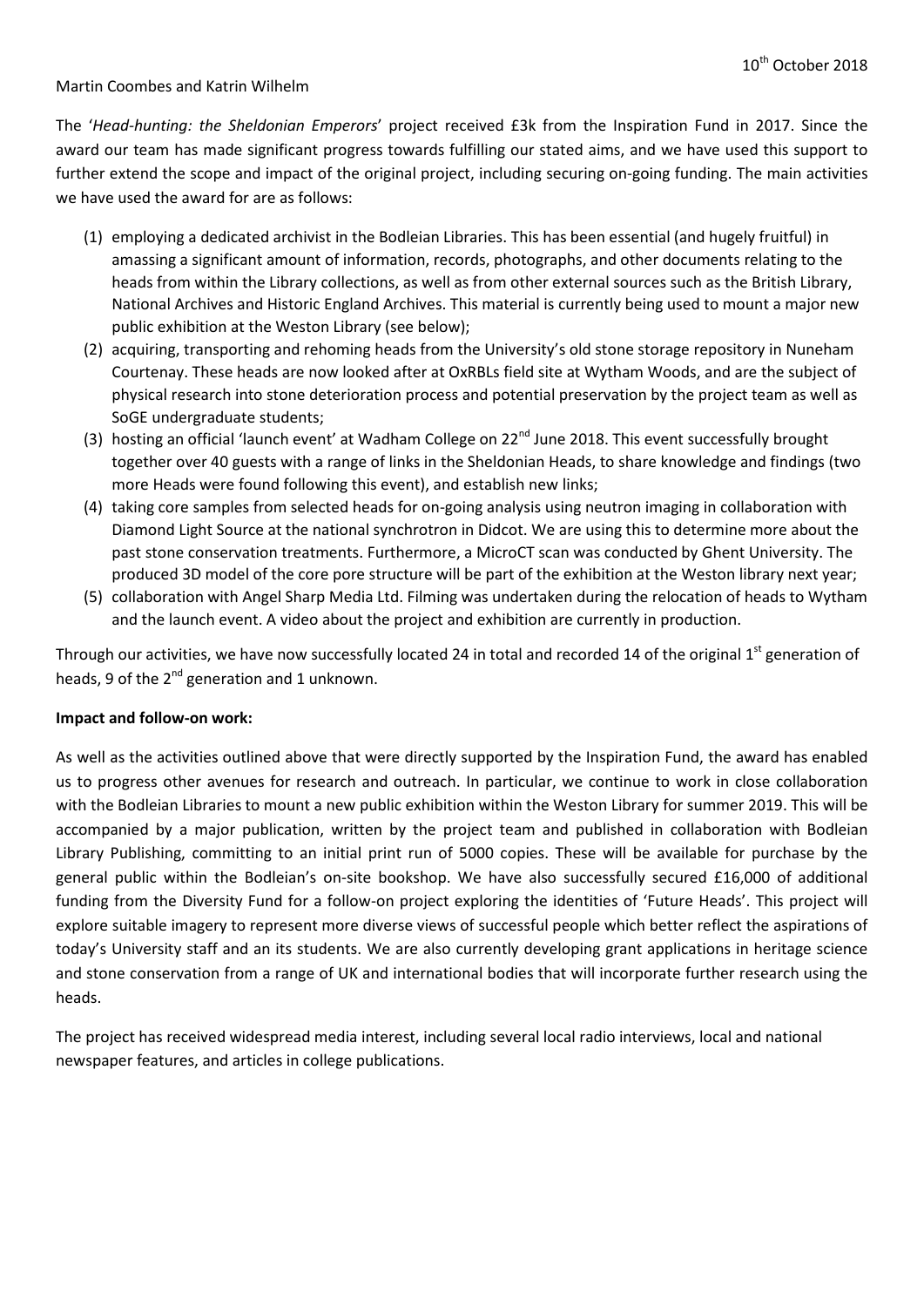# SoGE Inspiration Fund: An online tool for participatory mapping of cultural ecosystem services

# Not-quite-final report

# *Alison Smith, 4 October 2018*

Green space such as parks, woodlands and allotments provides cultural benefits including opportunities for recreation, learning, interacting with wildlife, aesthetic value and "sense of place". These benefits are highly valued by local people but are usually neglected in decision-making, because they are highly subjective and difficult to assess. As a result, green space and natural areas are disappearing in many areas due to pressure from housing and infrastructure development, threatening the health and wellbeing of local residents.

We had already run several workshops for mapping cultural services on large paper maps, working with stakeholders in Warwickshire and Essex, and we planned to use the Inspiration Fund award to develop an online app that would reach a wider audience. The plan was to test the app in an ongoing project on Green Infrastructure in Bicester, and then also apply it in Essex, working with our contacts at Essex County Council. We were very lucky that an MSc student, Helen Mason, had chosen to do her dissertation on the cultural benefits of green infrastructure in Bicester via a street survey and a focus group, and she decided to complement this with a simple online survey that she developed using a free tool called Map-Me. We therefore decided to use some of the funding to pay for support staff (Jo Thompson) to work with Helen for a week, helping to test the Map-Me app at a drop-in session at Bicester Library.

Helen coded all the data using a systematic categorisation of the benefits or 'blocking factors' (preventing the delivery of benefits) revealed by each comment. This generated a very rich database, with 539 responses from 136 people, covering 64 green spaces in Bicester, of which 98 responses were from the app and the rest from the street survey, drop-in sessions and a focus group. The dataset demonstrated a wide range of cultural benefits, with the most frequently reported benefit being the health benefit of physical activity but other benefits including connection to nature, social interactions, aesthetic value and local identity. 'Blocking factors' included poor access to green space, issues with the condition (e.g. litter or broken glass), loss of green space to development, and a general lack of wildlife in Bicester.

Although this data is qualitative and anecdotal, it was a powerful illustration of the values held by local people, which resonated with both Cherwell District Council and Bicester Town Council. Both councils were surprised by the strength of feeling that people attach not just to the larger spaces such as parks and nature reserves, but also to the small patches of grass and street trees outside their front doors. We were invited to present our work to a meeting of Bicester Town Council, and our report on the public value of green space was also included as an Annex to Cherwell District Council's new Community Nature Plan. We now plan to use the findings from this work to inform development of a more sophisticated app that can be used in other areas.

Garth Park is always filled with locals and has a friendly atmosphere. People stop for a chat – there's a sense of community [*Male, 18-24*]

Local play areas on the estate are a godsend – we don't have to get into the car with the kids [Fem*ale, 25-44*]

It would be good to have a better cycling network to get out into the wider countryside [Fem*ale, 45-64*]

I walk through Bure Park on my way to work. I enjoy the wildlife, and I can hear the birds from my garden [Fem*ale, 45-64*]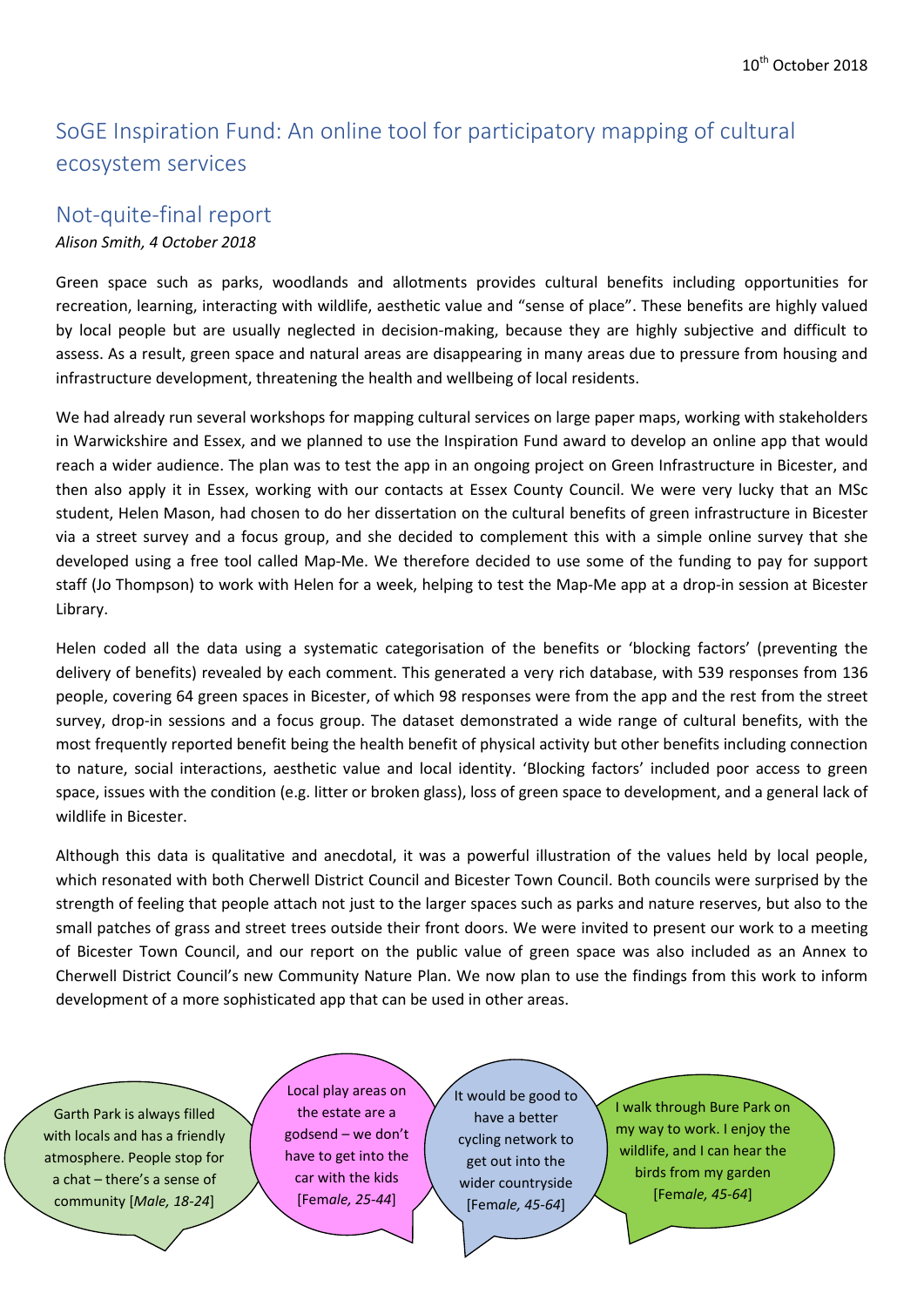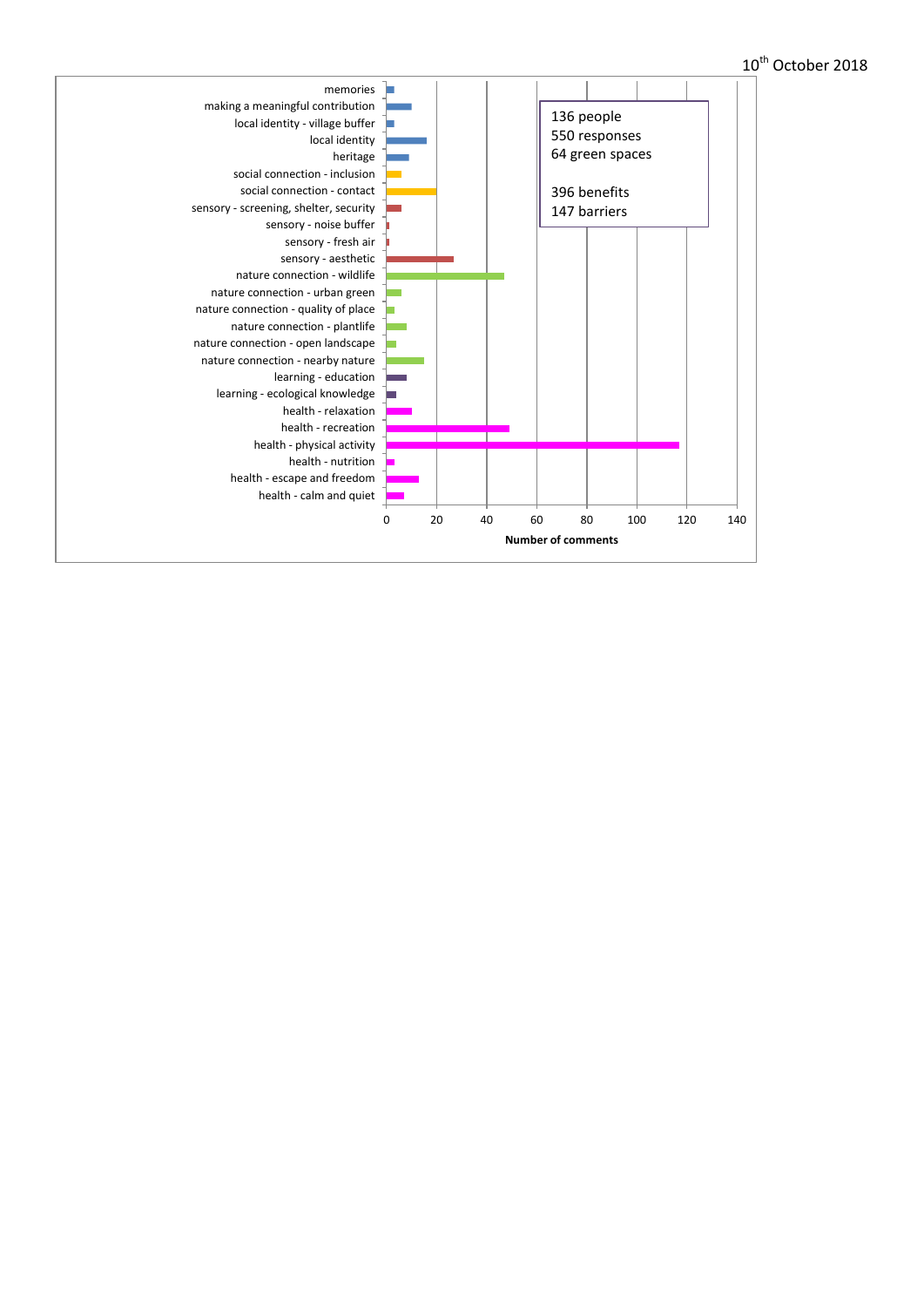#### Heather Viles

### Inspiration Fund report – Oxford Heritage Network

The Inspiration Fund money allowed me to hire two part-time research assistants for six months (Lucie Fusade and Katherine Jang, both D.Phil students within SoGE) to support me in carrying out a range of tasks scoping out the viability and nature of a proposed Oxford Heritage Network. We talked to the coordinators of some of the ONE networks, liaised with Andrew Fairweather Tall and Oliver Cox in the Humanities Division and others in heritage leadership roles within the University, and devised, tested and sent out a survey to staff and students. The survey showed a clear internal demand for a heritage network (over 80 staff respondents, including academic and professional staff from all academic divisions, GLAM, and the Estates Service, as well as over 60 student respondents), and gave a lot of excellent ideas about the type of online and other activities of most interest. Katherine produced a trial website and we started to populate it with information from participants. Lucie produced an e-newsletter which we circulated to all those who had expressed interest. I was extremely impressed with the level of interest in the network, not only internally but also from local and national heritage organisations. In Trinity Term we put together an application to the Fell Fund for a cross-divisional Oxford Heritage Network with me as PI and Oliver Cox from TORCH as Co-I. Our application was successful and we now have £40k (+ likely further HEIF funding) to get the OHN up and running over an 18 month period. We are now busy planning our launch event for Michaelmas Term, and hiring two part time staff members to run and support the network.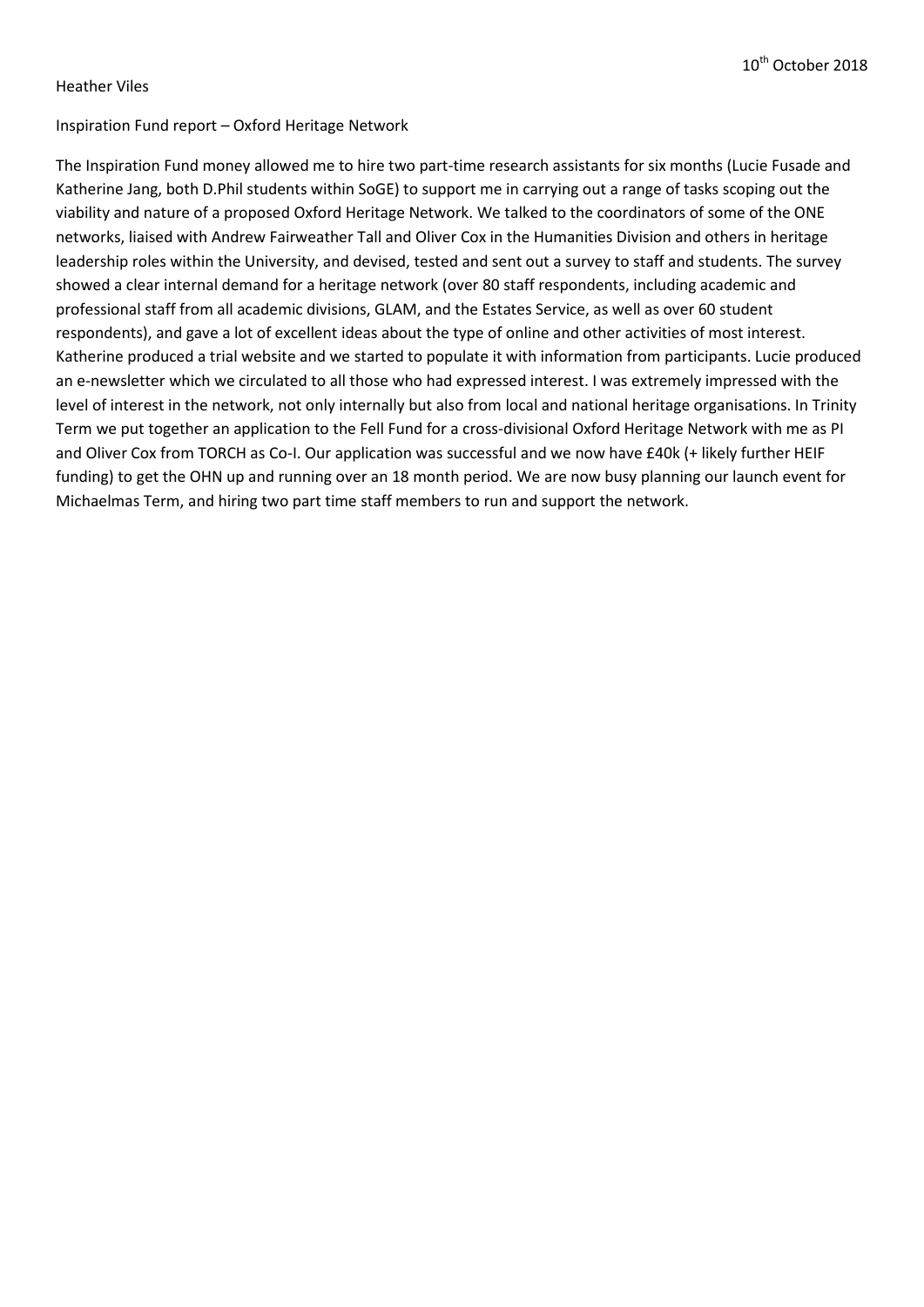#### Jamie Lorimer

SoGE Inspiration Awards 2018 End of Project Report Applicant name & email Jamie Lorimer. jamie.lorimer@ouce.ox.ac.uk Application title (max. 10 words): The Elephant in the Hedge Brief project description: This project brought together geographers, theatre scholars, natural scientists, conservationists and artists to imagine rewilding the British countryside with animals that have not lived here for several thousand years. It explored the potential of performance (as method and medium) for reshaping the imaginaries and practices of wildlife conservation. The Inspiration Fund supported a two-day residential workshop at the Knepp Castle rewilding initiative in West Sussex (knepp.co.uk). The workshop was attended by the three project organisers: the PI, the academic and theatre director David Overend (RHUL), and the paleoecologist Danielle Shrieve (RHUL), alongside a further 15 participants. These included two (paleo)ecologists, two conservationists; three social scientists working on wildlife conservation; three theatre studies academics; two writers, a visual and a performance artist; and an experienced walking guide. The workshop involved a series of talks and practical activities. The traces of extinct species in the British countryside were first introduced by a paleoecologist and a conservationist. An introduction to ecological approaches to performance was then offered by theatre scholars and cultural geographers. These presentations informed a guided exploration of the estate, facilitated by an artistic walking practitioner (Phil Smith) and the resident ecologist (Penny Green). On this walk participants shared their fieldwork expertise (broadly defined) and identified different means by which we might learn to be affected by the landscape and its absences. Finally, a structured performance workshop (led by Karen Christopher) helped facilitate the collaborative design of a set of performances by the project participants. We performed these at the end of the workshop. A video artist recorded the workshop and produced a short film. The photographer created a visual record, and a research assistant provided a written account. After the workshop the three investigators drafted a paper outlining our interdisciplinary approach to 'wild performativities' and recounting our experience. This paper has been submitted to and accepted by the journal Geohumanities. It should be published in the next couple of months. We followed up the Knepp workshop with another walking event in London (entitled London Drift), in which we organized and led a public walk through the city visiting prominent sites at which the archaeological remains of large animals had been found. We encouraged participants to imagine the past presence of these animals in the city and to think forward to means of rewilding the city. We are currently writing up this event for publication. We will return to Knepp in the autumn of 2018 for a further workshop, at which we hope to produce an audio-visual artwork for wider public consumption. We consider this project to have been successful and are grateful to the School of Geography, and to the Theatre Studies Department at RHUL for making it possible. The Inspiration Fund helped seed a novel collaboration. It has enabled us to build a new research network and led to the successful delivery of three workshops and one publication in a good peer-reviewed journal. We also had a lot of fun!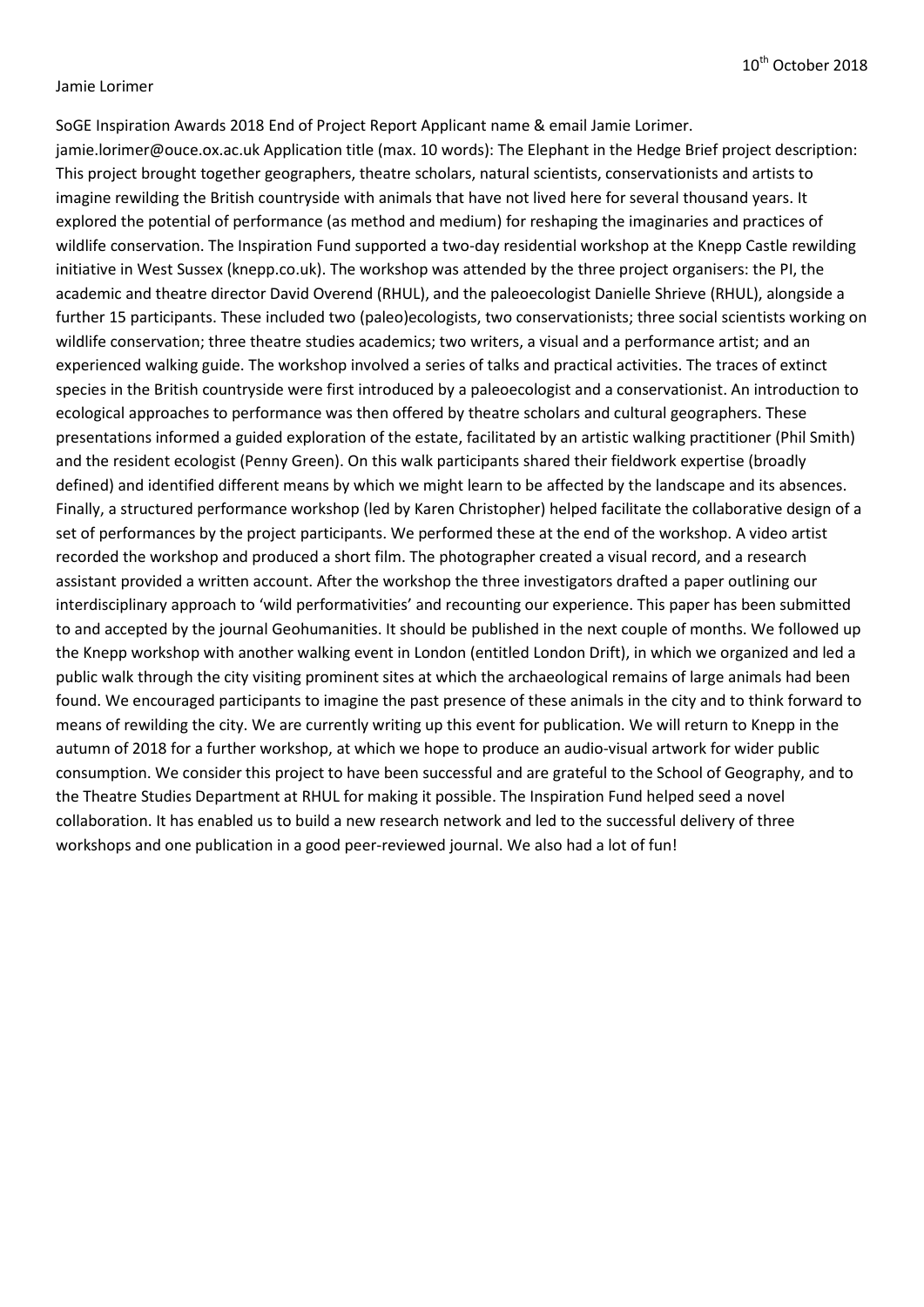# **SoGE Inspiration Award 2017**

# **Summary of the project: Global Network on Financial Geography (FinGeo)**

## **Dariusz Wójcik**

#### **Background:**

Over the last few years, with colleagues I have developed an informal network of people interested in financial geography. In 2016 I was elected the inaugural chair of the Global Network on Financial Geography (FinGeo), presiding over an international executive committee. FinGeo is constituted as an open and interdisciplinary network of academics, practitioners and other experts interested in research on the spatiality of money and finance and their implications for the development of economy, society, and nature. Our key objectives are to: stimulate diversity and innovation in this field of research; facilitate collaboration and sharing of databases, teaching materials, and research outputs; influence private and public strategy and policy; and contribute to a broader public debate on the role of finance in the world. Finance is arguably the most globalised and networked of human activities. To understand it we need a global research network. With challenges facing London in the post-Brexit era, President Trump rolling back financial regulation in the US, and Shanghai vying to become a global financial centre by 2020, we live in exciting times for financial geography. Our long-term goal is to make FinGeo the go-to-place for researchers, journalists, finance professionals, and policy-makers worldwide looking for research and research-informed commentary on any topics related to finance and geography. There is no alternative research network or platform that addresses these issues.

#### **Funding:**

I received £4,000 from the Fund. I used it to hire a SoGE MPhil student, Marcel Metzner as a part-time assistant, on a one day a week basis, from 1 July 2017 to 1 March 2018, to help maintain the website, social media presence of FinGeo, and support me in the function of the Network chair.

#### **Outcomes and benefits:**

The funding helped me develop the FinGeo Network. We created new material for the website [\(www.fingeo.net\)](http://www.fingeo.net)/) including a working paper series, blogs, and a map presenting and discussing the membership structure. Marcel attended with me the Financial Geography Lab in Frankfurt in November 2017 and ran a social media campaign for FinGeo during the event. He improved FinGeo's profile on Facebook, LinkedIn and Twitter. Overall, our membership increased from approx. 300 in June 2017 to nearly 500 in May 2018. Our members now come from over 50 countries all over the world. We closed the first year of our website's existence with a series of 13 working papers, attracting interest from publishers in launching a new journal. The working papers include 2 papers co-authored by myself and PDRAs working on my ERC project. This success in terms of size and profile also enabled FinGeo to organise the First Spring School in Financial Geography that took place in Brussels in May 2018, attended by over 30 early career researchers. Marcel helped with preparations for the event. The Executive Committee of FinGeo, which I chair, is now putting together an application for over EUR120,000 of COST Network funding and EUR50,000 from FVB (research grant council in Flanders, Belgium) in order to develop the network further. SoGE has thus become a key node of a path-breaking network in a burgeoning interdisciplinary field of research. Marcel Meztner benefited from the experience, developing skills in website and social media development, as well as event management. He also extended his network of contacts relevant to his research interests.